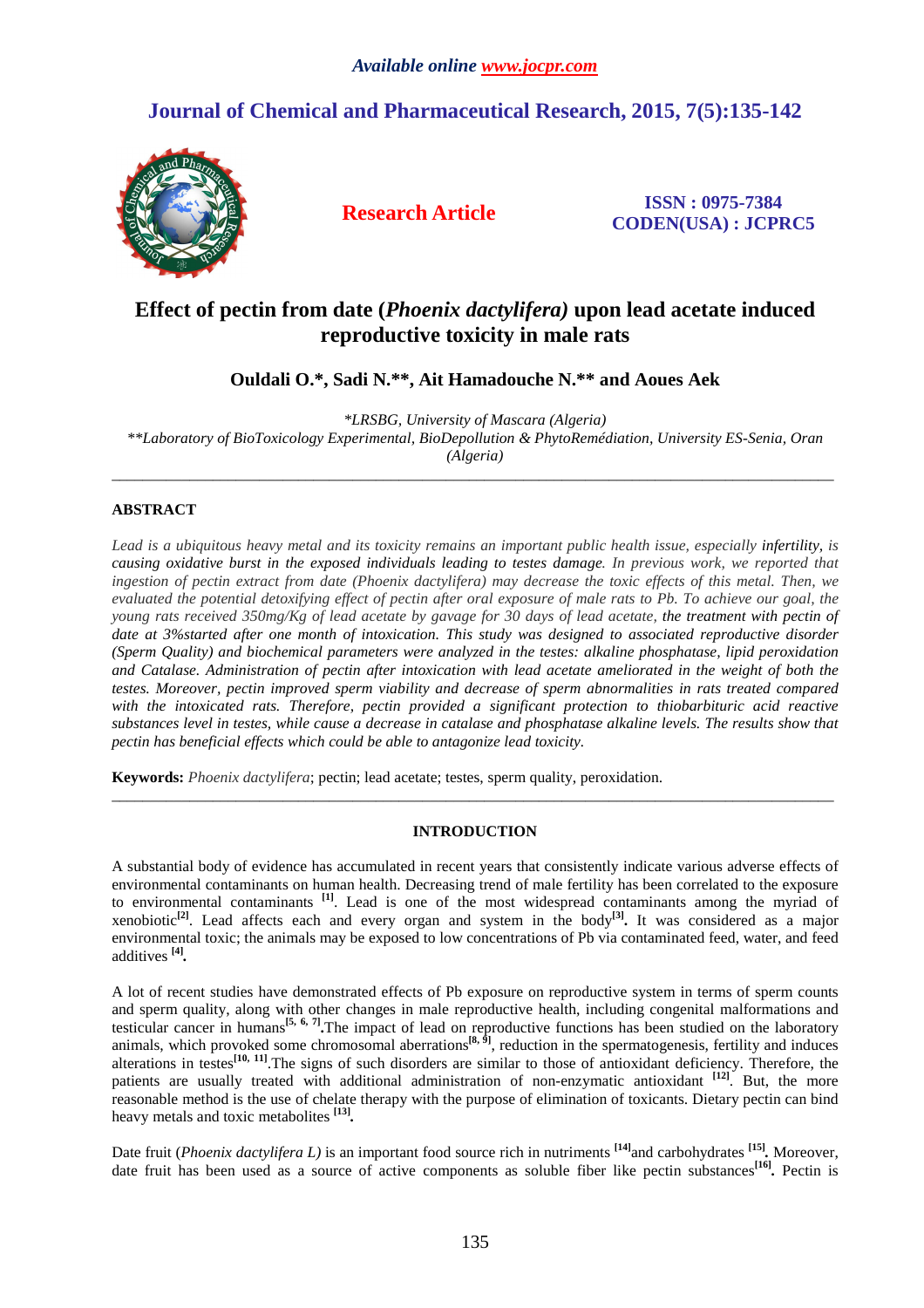complex polysaccharides present in all plant primary cell walls. That, it contain 1,4-linked α-D-galactosyluronic acid (Gal*p*A) residues**[17] .**The supplementation of pectin has been proved to increase the lead excretion through urine and fecal way<sup>[18, 19]</sup>. At present study, we investigated the effects of pectin extract of date « Var *Delglabeida* » upon reproductive system in male rats exposed to lead acetate.

*\_\_\_\_\_\_\_\_\_\_\_\_\_\_\_\_\_\_\_\_\_\_\_\_\_\_\_\_\_\_\_\_\_\_\_\_\_\_\_\_\_\_\_\_\_\_\_\_\_\_\_\_\_\_\_\_\_\_\_\_\_\_\_\_\_\_\_\_\_\_\_\_\_\_\_\_\_\_*

#### **EXPERIMENTAL SECTION**

### **2-1-Plant Material:**

Fruits of *P. dactylifera (Arecaceae)* were collected in 2013 from palm grove situated in the Bechar region (Algeria) at the « Tamr stage » which is characterized by dry dates allowing easy preservation. After denutting, the date fleshes were dried and ground to obtain a powder of date.

## **2-2-Extraction of Pectin[20]:**

Dried date flesh powder (100g) was blended with 600ml distilled water. Then, the blend was acidified using 53% nitric acid and pH was maintained at1.5. The acidified mixture of blended flesh powder was then heated at 95º C for around 60min.After this treatment, the mixture was centrifuged and the supernatant was separated from insoluble residue. The pectin solutions previously adjusted to pH 3.5 with 10 M NaOH were precipitated with an equal volume of ethanol (96%).After filtration, the ethanol insoluble pectin was washed twice with 70%ethanol to further remove any remaining impurity. Finally, precipitate was kept for drying at 40ºC in hot air oven and percentage yield was found to be around 6%. It was then stored in desiccators until further use.

#### **2-3-Animals:**

Thirty male *albino* rats weighing  $100 \pm 5$  g were obtained and housed in Experimental Bio-Toxicology, Bio-Depollution and Phyto-Remediation Laboratory, Department of Biology, University of Oran (Algeria). The experiment was approved by the ethical committee. Rats were housed in stainless steel, wired cages in groups of 6 per cage and kept in an isolated room at a controlled temperature of 20 $^{\circ}$ C to 22 $^{\circ}$ C, 55 $\pm$ 5% humidity and lights were maintained on an artificial 12-hour light-dark cycle. Animals were first adapted to the facility for 1 week and provided with water and standard feed *ad libitum.*

### **2-4- Experimental design and sacrifice:**

In the first experiment after the adaptation period,30 rats were randomly divided into 2 groups of rats. These groups included the control group (12 rats) and group that received Lead Acetate solution ("LA"= 24 rats). All groups were fed the standard diet. The control group received daily distilled water by gavage. Animals of other group were given daily lead acetate solution at dose of 350 mg/Kg by gastric gavage. After one month of the experiment and overnight fasting, 6 rats of each group (group Control «  $C1$  »=6 rats, group given lead acetate solution «  $LA1$  »=6 rats)were anesthetized with chloral solution (3 mL/kg bw). Blood was collected from the abdominal aorta into dry tubes, and plasma was prepared by low-speed centrifugation (3000g for 20 min,  $4^{\circ}$ C). Testes was removed immediately, rinsed with cold saline, and weighed. Average tissue ratio was determined according to the formula:

Weight of paired testes in grams

Average tissue ratio of paired testes =100  $x -$ 

Weight of body in grams

In the second experiment, after sacrifice of 12 rats of first period, the rest of rats of the control group received daily distilled water by gavage (C2=6 rats), then, the second group were given lead acetate solution for one month divided into 2 groups, the first group, 6 rats received daily distilled water by gavage (LA  $2 = 6$  rats), the second group received orally pectin solution at 3% (LA+P=6 rats). Four weeks later, the rats were killed, and testes was removed, weighed, rinsed, and prepared for analysis as described before.

#### *2-5-Biochemical estimation:*

Testes were homogenized (10%) in cold KCl buffer (1, 15%; pH 7, 2). The homogenate was centrifuged at 10.000×g for 10 minutes at 4°C to obtained post –mitochondrial supernatant which was used for the quantification of ALP. Enzymatic activities (alkaline phosphatase) (ALP) was determined calorimetrically using commercial chemical kit (Kit Chronolab).

## *2-6-Tissues lipid peroxidation*

As marker of the lipid peroxidation, Thiobarbituric acid reactive substance (TBARS) concentrations in tissues was assessed by the complex formed between malondialdehyde and Thiobarbituric acid (TBA) **[21]**. Briefly, the testes (1g) were homogenized with 9 mL of KCl (1.15%). The homogenate (100  $\mu$ L) was mixed with 0.1 mL of sodium dodecylsulfate (8.1%), 750 µL of acetic acid (20%), and 750 µL of TBA reagent (0.8%). The reaction mixture was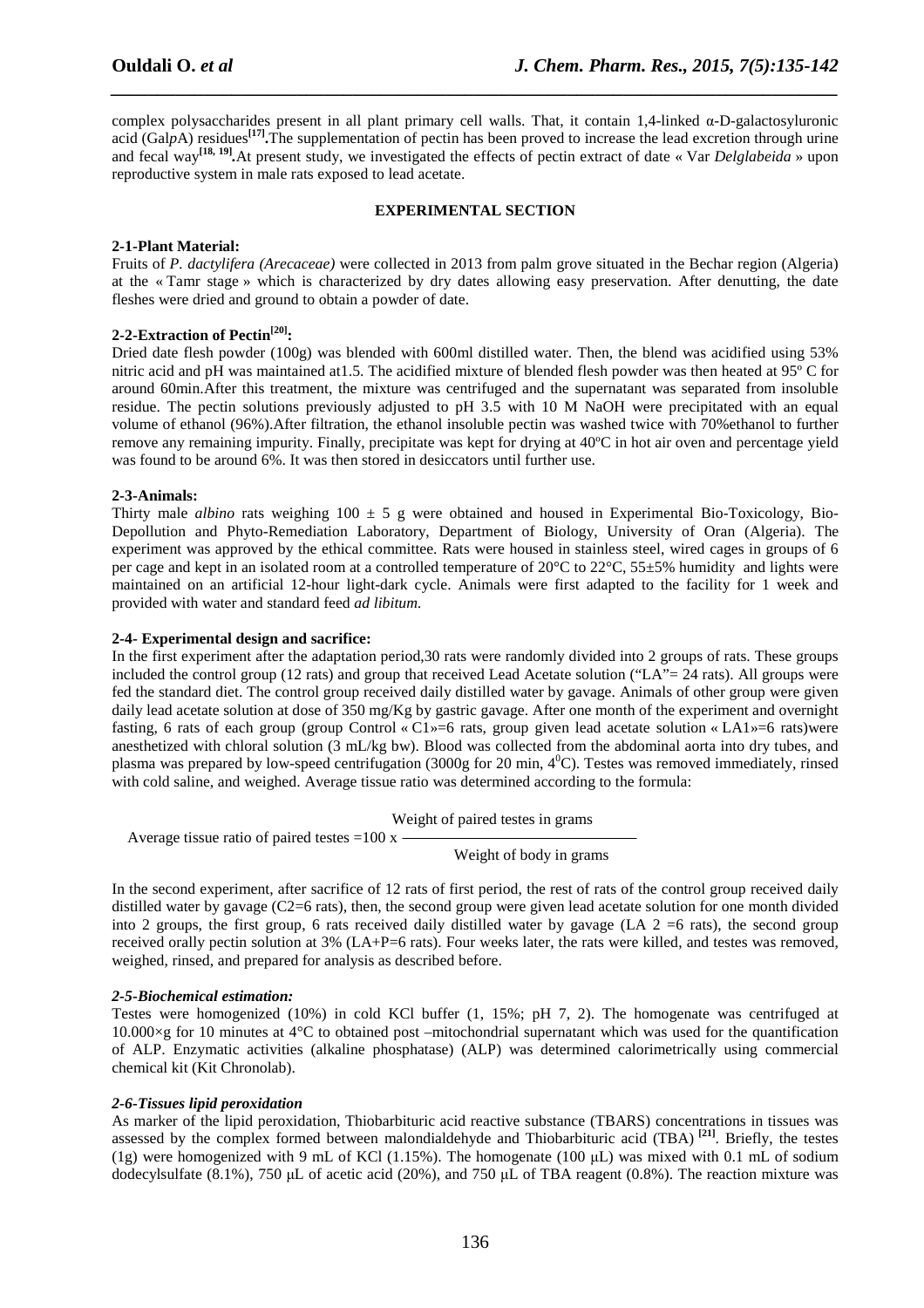heated at 95<sup>°</sup>C for 60 minutes. After heating, the tubes were cooled, and 2mL of n-butanol-pyridine (15:1) was added. After mixing and centrifugation at 4000g for 10 minutes, the upper phase was taken for measurement at 532 nm.

*\_\_\_\_\_\_\_\_\_\_\_\_\_\_\_\_\_\_\_\_\_\_\_\_\_\_\_\_\_\_\_\_\_\_\_\_\_\_\_\_\_\_\_\_\_\_\_\_\_\_\_\_\_\_\_\_\_\_\_\_\_\_\_\_\_\_\_\_\_\_\_\_\_\_\_\_\_\_*

#### *2-7-Enzymatic antioxidant defense*

Catalase catalyzes the decomposition of hydrogen peroxide to water and oxygen. Catalase activity was assayed in tissues by measuring the rate of hydrogen peroxide  $(H_2O_2)$  decomposition according to the method described by  $[22]$ . Briefly, 250 µL of homogenate (100 mg of tissue in 0.9 mL KCl), 250 µL H<sub>2</sub>O<sub>2</sub> (30 mmol in phosphate-buffered saline 50 mmol/L), and 250 µL of phosphate-buffered saline were added. The contents were shaken and incubated for 5 minutes, and then Potassium Dichromate solution (5%) was added. The absorbance was measured at 620nm.

#### **2-8- Sperm Analysis and Evaluation***:*

The estimate of sperm viability (live/dead ratio) of testis was calculated by the method of **[23]**and expressed as percentage viability. The percentage of abnormal sperm was scored in 10 to 20 speared fields **[24] .** 

#### **2-9-Statistical analysis**

Data were expressed as means  $\pm$  SEM for six rats per group. Differences between control and treatment groups were analyzed using Student's "t" test. A value of  $p<0$ , 05 was considered significant.

#### **RESULTS**

#### **3-1-Effect of pectin on Body weight gain and testis relative weight**

Administration of lead acetate showed a significant decrease ( $p<0.001$ ) in body weight gain of rats at day 30 and 60. The decrease percentage is 39, 49% and 19.65% successive when compared with control, whereas the pectin of date reduced the loss body weight in rats (-11.59%) **(Table1).** 

|  |  |  |  |  |  |  | Table (1): Effect of Pb and Pectin on body dot gain and testes, relative weight of tested rats |  |
|--|--|--|--|--|--|--|------------------------------------------------------------------------------------------------|--|
|  |  |  |  |  |  |  |                                                                                                |  |

|              | Body weight gain (g)   | <b>Testis relative weight</b> |
|--------------|------------------------|-------------------------------|
| Group $C1$   | $80.01 \pm 1.39$       | $1.61 \pm 0.12$               |
| Group LA 1   | $60.41 \pm 8.25$ ***   | $1.23 \pm 0.04***$            |
| Group $C2$   | $195.03 + 7.47$        | $1.26 \pm 0.05$               |
| Group LA 2   | $156.7 \pm 15.6$ ***   | $1.06 \pm 0.05***$            |
| Group $LA+P$ | $172.41 \pm 10.88$ *** | $1.22 + 0.09$                 |

*Values are means*  $\pm$  *SE of 6 rats per group.* \*\*\**p*<0.001.

Testicular organ weight was decreased (*p*<0,001) remarkably after lead administration **(Table 1)**, whereas in the treated group with pectin, the decrease percentage is 3.17% when compared with control group.

#### **3-2-Effect of pectin on testicular PAL concentration:**

The results of **Figure 1** showed that lead administration produced a high significant decrease (*p*<0,001) the ALP Level at day 30 and 60 (-54.17% and -52.38% respectively), in contrary, pectin of date decreased the level of ALP in rats (+41,30% compared to intoxicated group).



*Values are means ± SE of 6 rats per group. \*\*p<0.01 and\*\*\*<0.001.* 

**Figure 1 : Effect of lead and oral administration of pectin on ALP of the tested groups**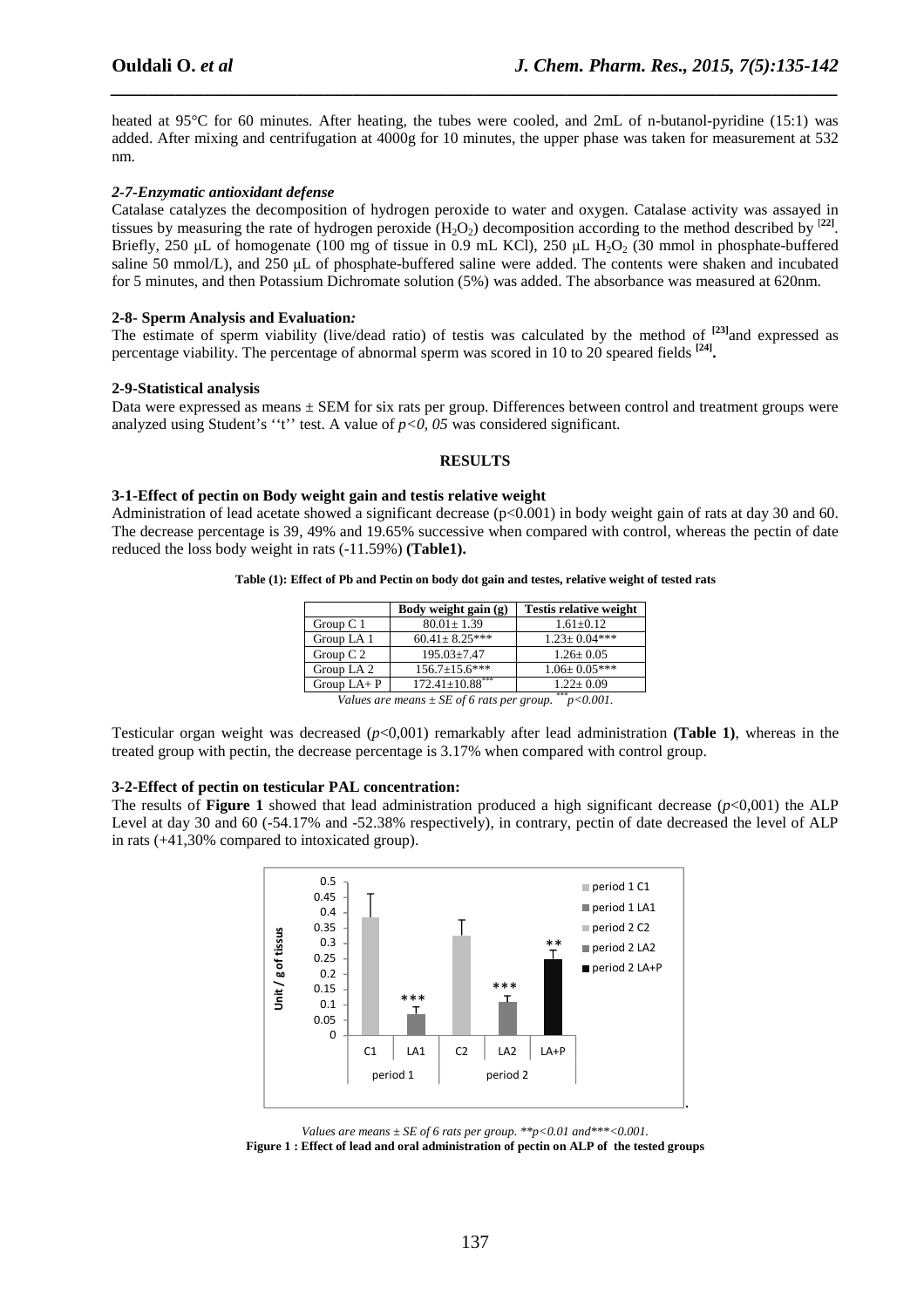#### **3-3-Effect of pectin on testicular Lipid Peroxidation Products (LPP):**

The results on lipid peroxidation products for testes were presented in **Figure 2**. The LPP showed a very high significant increase  $(p<0.001)$  in their levels up to group LA 1and LA2 when compared to their respective controls (+86.53%, +84.72% respectively). Pectin of date treatment decreased significantly lipid peroxidation in testis (- 73.35%) compared to intoxicated group(LA2).

*\_\_\_\_\_\_\_\_\_\_\_\_\_\_\_\_\_\_\_\_\_\_\_\_\_\_\_\_\_\_\_\_\_\_\_\_\_\_\_\_\_\_\_\_\_\_\_\_\_\_\_\_\_\_\_\_\_\_\_\_\_\_\_\_\_\_\_\_\_\_\_\_\_\_\_\_\_\_*



*Values are means ± SE of 6 rats per group. \*p<0.05 and\*\*\*<0,001.*  **Figure 2: Testis lipid peroxidation in tested rats** 

#### **3-4-Effect of pectin on testicular catalase activities :**

The effect of treatments on testicular CAT activity is shown in **Figure 3**. There was a high significant decrease (P<0.001) in testicular activity of CAT in the intoxicated groups(LA1and LA2) while compared to the control (C1 andC2) groups, the decrease percentage is 54.17% and 52.38% respectively. When, CAT activity was increased in testis (+41.30%) by pectin treatment compared to intoxicated group.



*Values are means*  $\pm$  *SE of 6 rats per group.*  $\degree$ *p*<0.05 *and*\*\*\*<0,001. **Figure 3 : Effect of lead and pectin on catalase activity of tested rats** 

#### **3-5-Effect of pectin on Sperm Quality:**

**Table 2: Sperm Quality in male rats treated with lead acetate and pectin** 

| <b>Groups</b>                                                              | C1             | LA1                | C <sub>2</sub> | LA2                                    | $LA+P$           |  |  |  |
|----------------------------------------------------------------------------|----------------|--------------------|----------------|----------------------------------------|------------------|--|--|--|
| Sperme Viabilité                                                           | $78.73 + 5.16$ | $1.50.67 + 3.59**$ | 80.45+4.94     | $1,59.35 \pm 5.71**$ 71.82 $\pm 4.64*$ |                  |  |  |  |
| <b>Sperme Anormalité Ratio %</b>   $14.51 \pm 1.98$   $37.65 \pm 3.87$ *   |                |                    |                | $15.83 \pm 2.29$ 1 $34.72 \pm 4.30^*$  | $27.29 \pm 3.54$ |  |  |  |
| Values are means $\pm$ SE of 6 rats per group. $\bar{p}$ <0.05 and**<0,01. |                |                    |                |                                        |                  |  |  |  |

Sperm viability and abnormal sperm are reported in Table (3). It can be seen that sperm viability was significant decrease in group LA1(-35.64%) and group LA2 (-26.22%) as compared with the control groups, C1 and C2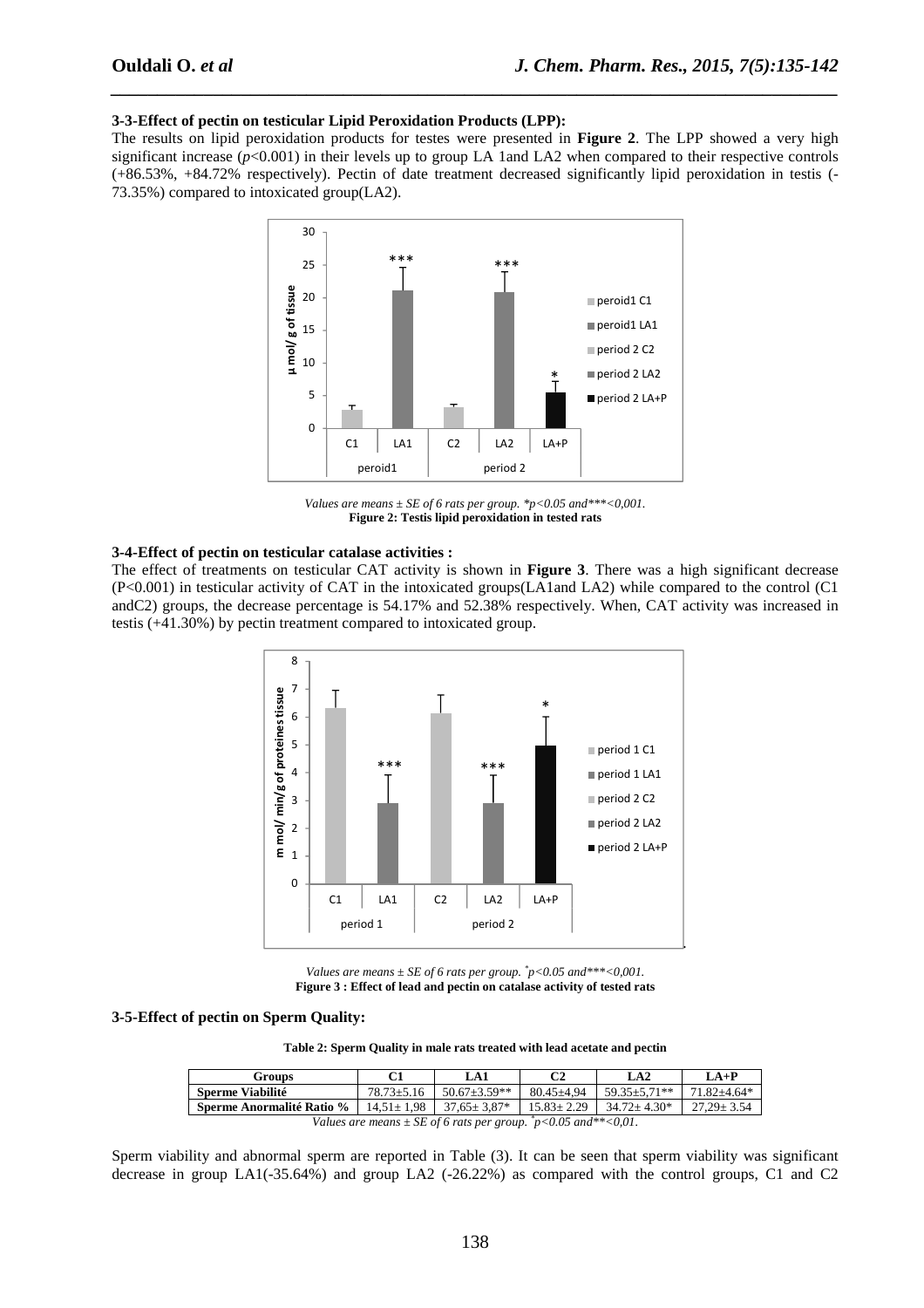respectively. when total sperm abnormalities were analyzed, the LA  $1(+ 61.46%)$  and LA2  $(+54.40%)$  groups have significantly the highest level of abnormalities as compared with control groups. On the other hand, treatment with pectin of date in combination with lead acetate significantly alleviated the decline in sperm viability (-10.72%), and decreased the percent of abnormal sperm compared to LA2 untreated group (+41.99%), and this means that pectin minimized the toxicity of acetate of lead.

*\_\_\_\_\_\_\_\_\_\_\_\_\_\_\_\_\_\_\_\_\_\_\_\_\_\_\_\_\_\_\_\_\_\_\_\_\_\_\_\_\_\_\_\_\_\_\_\_\_\_\_\_\_\_\_\_\_\_\_\_\_\_\_\_\_\_\_\_\_\_\_\_\_\_\_\_\_\_*

#### **DISCUSSION**

 Many industrial chemicals are known to have a negative impact on human reproduction**[25]**, particularly occupational and environmental exposures to heavy metals such as lead**[26]**, can affect male reproductive functions including sperm counts**[27]**; motility and morphology**[28]**; spermatogenesis **[29]**. Many studies on reproductive system of male animals have documented lead as a toxicant for testicular tissue and functions**[30]** such as significant reductions in the number of spermatozoa within the epididymis in mice and halted spermatogenesis in rats <sup>[31]</sup>.

Our results revealed that lead induced a higher significant decrease in the body weight gain. This is in accordance to [32, 33, 34]; who reported that mean body weight of the animals treated with LA was significantly lower than that of the other groups, many others studies have suggested that the decrease of weight according to dose administrated and the time of exposition and appeared for feed intake in tested rat **[35] .** 

A number of mediators were involved into the regulation of ingested behavior, among them serotonin and dopamine, which have a dominant role in the control of the satiety*.* Indeed, lead interference with a number nervous pathways and cerebral structure which involved in the process of control of satiety and hunger, which justified anorexic effect of lead in rats. **[36]** 

Nevertheless, heavy metals are known to have direct effects on body weight of animals*.* In accord to this data they have concluded that low dose of lead induced the same effects<sup>[37]</sup>. Furthermore, Male rats exposed to lead acetate showed a significant decrease in the weight of both the testes, this effect could result of high vulnerability of testes towards various toxic**[38]**. Another study **[39]** has demonstrated that the decrease of weight testes results at loss of germinal cells.

Treatment with pectin at 3% extract from date (P) for one month increased significantly the body weight gain, these results agreed with results obtained by **[40]**who studied the effect of HEP and LEP in rats intoxicated by lead. These data are also consistent with those of **[41]**who reported the beneficial effect of pectin extract from carrot on lead toxicity.

The heavy metals, especially lead, are able to produce reactive oxygen species (ROS) that result in DNA damage, depletion of cell antioxidant defense systems and lipid peroxidation (TBARS) in tissue and blood **[42]**. Our current investigations showed significantly increased concentration of LPP in testis after an exposure to lead acetate. Our results are in agreement with results obtained by several others **[43]** *.* Increased contents of tissusthiobarbituric acid reactive substances accompanied by altered antioxidant defense systems were confirmed by many other studies, which have pointed to either elevated lipid peroxidation or decreased intrinsic antioxidant defense in various tissues of lead-exposed animals **[44, 45]** *.*Furthermore, **[46]** measured lead concentrations in various brain areas as well as the rate of lipid peroxidation. He concluded that the increase in the rate of lipid peroxidation followed a pattern similar to that of lead concentrations in different regions of the brain.

At the same time, the study shows that tissues TBARS concentrations were significantly lower in the group treated with pectin compared with untreated rats. These results showed that pectin extract might protect the tissues against the cytotoxic action and oxidative stress of lead. Furthermore, the reduction in lipid peroxidation could be due to the increased of antioxidant status. One has to remember that the contribution of antioxidants to the overall therapeutic properties of medicinal plants used for prevention of oxidative stress related disorders is still disputed **[47, 48]** *.* These results agreed with results obtained by**[49]**who showed that pectin treatment promoted the decrease in lead content in the liver, reduction in lipid peroxydation, and recovery of parameters of lipid metabolism.

Anterior study<sup>[50]</sup>stated that application of native pectin as well as oligogalacturonic acids increased lead elimination through blood and organs. And addition of rhamnogalacturonic parts of pectin into the lead-enriched diet in rats contributed to slow absorption of lead in rats and enhanced lead excretion with feces during the period of the experiment. Moreover, The use of the pectin substances in animals preliminary exposed to high doses of lead acetate contributed to fast elimination of the metal from the organs, in particular, the femur **[51] .** In contrary to this, lead chelated by dRGII in fruits and vegetables and fruit juice is thus mostly unavailable for intestinal absorption. However, the addition of dRGII after chronic lead exposure in rats does not help Pb detoxification*.* Additionally,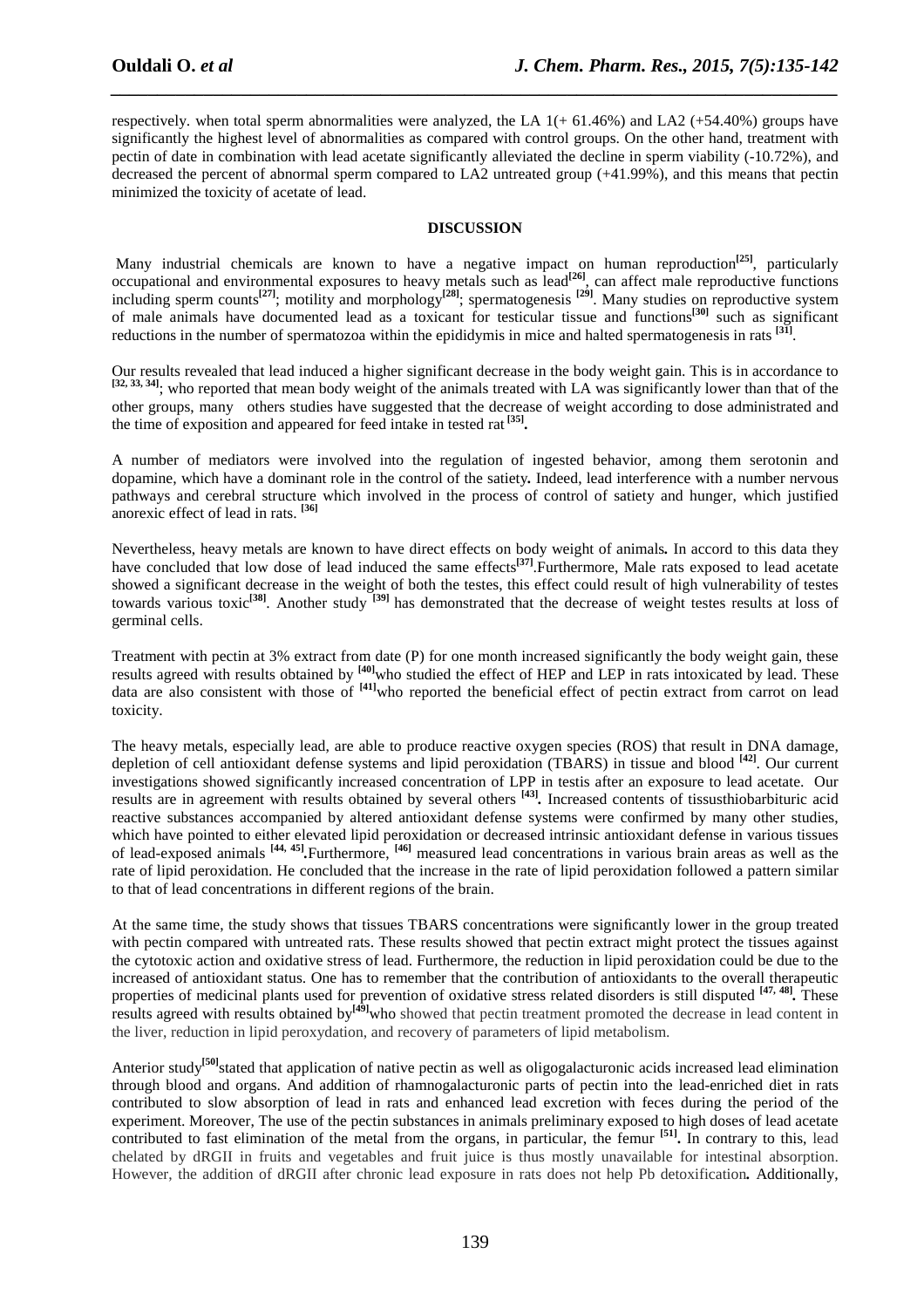they found that MEDETOPECT (made on apple pectin) is effective agent for prophylaxis of lead incorporation in industrial conditions<sup>[52</sup>]. It is favorable for the chelation in the gastrointestinal tract <sup>[53]</sup>. In some cases, orally administered pectin contributed to increased retention of heavy metal in tissues <sup>[54]</sup>, in blood serum levels and in 24hour urine collection, of children between the ages of 5 and 12 years **[55] .** 

*\_\_\_\_\_\_\_\_\_\_\_\_\_\_\_\_\_\_\_\_\_\_\_\_\_\_\_\_\_\_\_\_\_\_\_\_\_\_\_\_\_\_\_\_\_\_\_\_\_\_\_\_\_\_\_\_\_\_\_\_\_\_\_\_\_\_\_\_\_\_\_\_\_\_\_\_\_\_*

Many studies illustrated the relationship between the degree of methylation of pectin and metal binding, proved that pectin exerts high metal binding activity regarding bivalent metal ions and **[56]**confirm that carboxylic acid groups are active participants in Pb binding by citrus pectin. The largest amount of Pb(II) ions were bound by pectin with the low degree of esterification**[57] .** 

In the present study, catalase activity was significantly decreased after lead exposure. This diminution of enzyme levels both in testis can be attributed to the inhibition of Hem biosynthesis <sup>[58]</sup>, In contrary, <sup>[59]</sup> reported that lead intoxication caused an increase in the catalase activity. In the other hand, *pectin of date* treatment increased catalase activities in testis of rats; this increase might constitute a protection against superoxide anion elevation. Because SOD catalyzes the decomposition of superoxide radicals to hydrogen peroxide  $(H_2O_2)$ . The  $H_2O_2$  produced by SOD is excreted as  $H_2O$  based on the activity catalase  $[60]$ .

Our data suggest that lead produced a high significant increase the ALP level at day 30 and 60 compared with the control group, ours results were in accordance with study<sup>[61]</sup>who reported that increased activity of testicular, epididymis and pituitary alkaline phosphatase in lead treated rats reflects tissues degeneration, which may likely be an indicative of lytic activity. In addition, treatment with pectin of date increased the level of ALP in rats, which may be attributed to the ability of pectin to chelate the acetate of lead.

Acetate of lead induced significantly decrease in sperm viability (%), with increase in dead and abnormal sperm count as compared to both intoxicated group and pectin treated group, this means that orally administered of pectin minimized the toxicity of lead. Moreover, the observed decrease in sperm viability could be attributed in part to the concomitant reduction in testosterone production following lead treatment<sup>[62]</sup>.

Previous studies showed that, sexual behavior of male rats was suppressed after ingestion of lead acetate. Necrosis of spermatocytes/ spermatids was observed in the testes of rat exposed to lead **[63]** *.* They suggest that lead significantly reduce epididymis and testicular sperm counts including daily sperm production that may be owed to the toxic effect of lead to testicular histological structure. Others showed that the intensification of lipid peroxidation caused by lead may affect the composition of cytoplasmic, mitochondrial and acrosomes membranes. It is known that on the way from caput to cauda epididymis the sperm membranes become richer in unsaturated fatty acids and therefore they show tendency to instability. In promotes acrosomes reaction but at the same time the membranes become more prone to proxidative damage **[64]** *.* 

In conclusion, many chelating agents are currently used to manage lead toxicity. At the same time, the most common, however, are non-specific and have some adverse effects in humans such as induction of misbalance of essential microelements. Pectin had the ability to chelate to lead and subsequently works as active natural compound to discharge lead contamination.

#### **REFERENCES**

[1] B Saradha, PP Mathur *Environmental toxicology and pharmacology* Volume 21, Issue 1, January **2006**, Pages 34–41

[2] A Graca, J Ramalho-Santos, M de Lourdes Pereira. *Asian J Androl* **2004**; 6: 237-241.

[3] DY Yu, ZR Xu, XG Yang**.** *Asian-Aust. J. Anim. Sci* **2005**; Vol 18, No. 12 : 1775-1779.

[4] EI FA, F Ghorbel, M Smaoul, F Makni-Ayadi, AKammoun. *GynécolObstétFertil* **2000**; 1:51-59.

[5] P Apostoli, P Kiss, S Porru, J.P Bonde, M Vanhourne. *Occup. Environ. Med* **1998**; 55: 364–374.

[6] M Sallmen, ML Lindbohm, M Nurminen. *Epidemiology* **2000**; 11:148-152.

[7] N Pant, G Upadhyay, S Pandey, N Mathur, DK Saxena, SP Srivastava. *ReprodToxicol* **2003**; 17:447-450.

[8]J García-Lestón, JMéndez, EPásaro, BLaffon. *Environment International* **2010**; 36: 623–636.

[9] M Ahmed, M.K.J Siddiqui. *Clinica Chimica Acta* **2007**; 383: 57–64.

[10]H Liu, R Niu, l Wang, Y He, l Wang. *Research report Fluoride* **2008** ; 41: 184-191.

[11]AEl-Shafai, N Zohdy, KH El-Mulla, M Hassan, N Morad. *Food and Chemical Toxicol* **2011**; 49: 734-743.

[12]C Ross, AMorriss, M Khairy, Y Khalaf, P Braude, A Coomarasamy, et al. *Reproductive Biomedicine Online* **2010**; 20: 711–723.

[13]M Khotimchenko, I Sergushchenko, Y Khotimchenko. *Environmental Toxicology and Pharmacology* **2004**; 17: 67–71.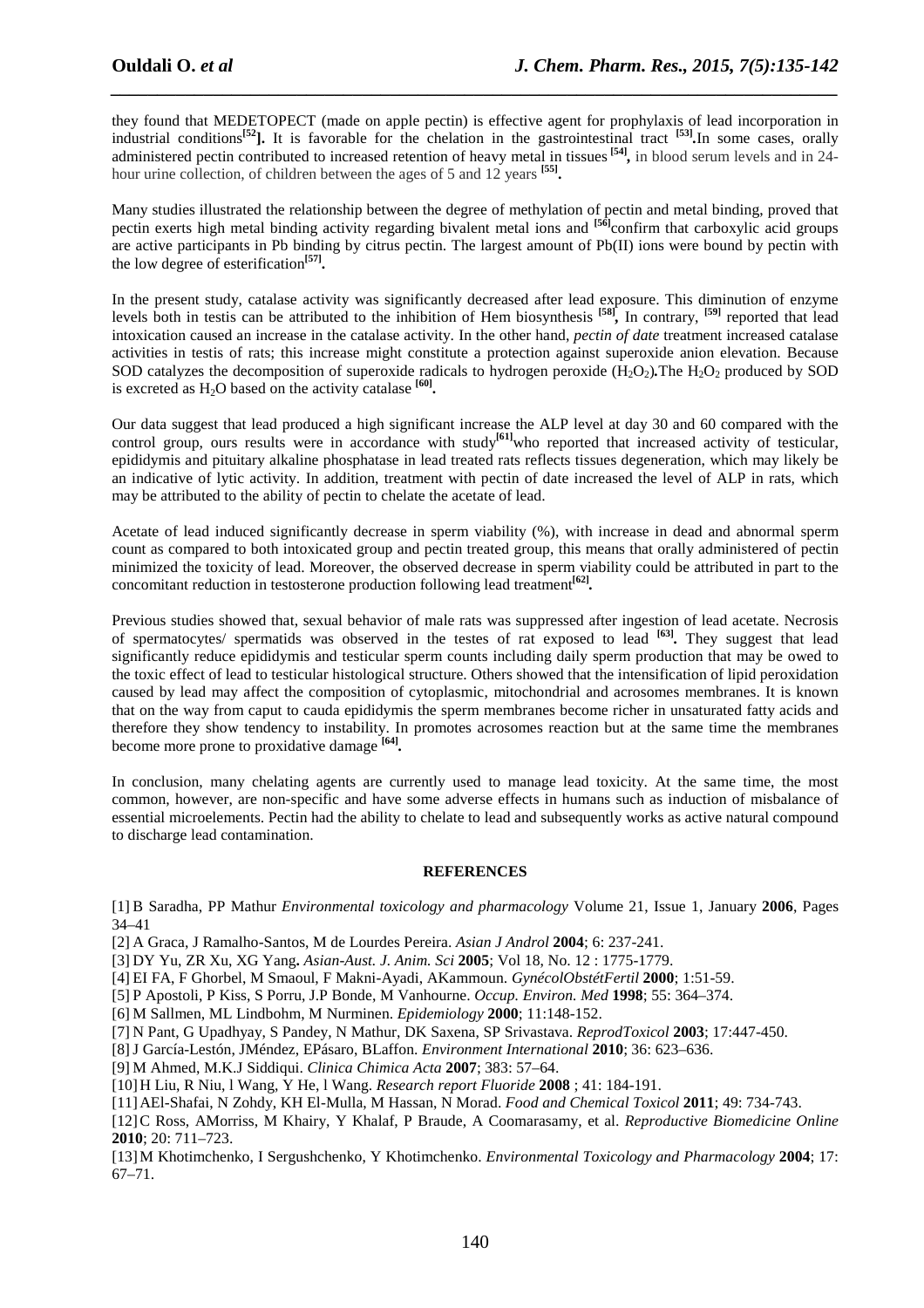[14]M Al-Farsi, CY Lee. *Critical Reviews in Food Science and Nutrition* **2008**; 48: 877–887.

[15]AEl-Shafai, N Zohdy, KH El-Mulla, M Hassan, N Morad. *Food and Chemical Toxicol* **2011** ; 49: 734-743.

[16]MS Baliga, BRV Baliga, SM Kandathil, HP Bhat, PK Vayalil. *Food Research International* **2011**; 44: 1812– 1822.

*\_\_\_\_\_\_\_\_\_\_\_\_\_\_\_\_\_\_\_\_\_\_\_\_\_\_\_\_\_\_\_\_\_\_\_\_\_\_\_\_\_\_\_\_\_\_\_\_\_\_\_\_\_\_\_\_\_\_\_\_\_\_\_\_\_\_\_\_\_\_\_\_\_\_\_\_\_\_*

[17]LR Brent, AO Malcolm, M Debra. *Phytochemistry* **2001**; 57: 929–967.

[18]VA Ostapenko, AI Teplyakov, AS Prokopovich, TI Chegerova. *PromyshlennayaEkologiya* **2001**; 5: 44-47.

[19]M Tahiri ,J Tressol, T Doco, Y Rayssiguier, C Coudray. *British Journal of Nutrition* **2002**; 1(87): 47-54.

[20]C Borchani, S Besbes, C Blecker, M Masmoudi, R Baati, H Attia. *African Journal of Biotechnology* **2010**; 9, (26)4096-4105.

[21]H Ohkawa, N Ohishi, K Yagi. *Anal Biochem* **1979**; 85: 351-8.

[22]HU Bergmeyer. Catalase. In Methods of Enzymatic Analysis, second ed. VerlagChemie, Weinheim, Germany **1974**, pp. 673-684

[23]MR Prasad, NJ Chinoy, KM Kadam. *FertilSteril* **1972**; 23 (3): 186-90.

[24]P Talbot, RS Chacon. *J expZool* **1981**; 21 (2): 201-8.

[25]S Tas, R Lauwerys, D Lison. *Crit Rev Toxicol* **1996**; 26: 261-307.

[26]M Vigeh, K Yokoyama, F Ramezanzadeh, M Dahaghin, T Sakai, Y Morita, et al. *Environ Res* **2006**; 100:268- 275.

[27]SE Chia, CN Ong, ST Lee, FH Tsakok. *Arch Androl* **1992**; 29: 177-183.

[28]JD Meeker, MG Rossano, B Protas, MP Diamond, E Puscheck, D Daly, N Paneth, JJ Wirth. *Environ Health* Persp **2008**; 116:1473-1479.

[29]S Telisman, B Colak, APizent, J Jurasovic, P Cvitkovic*. Environ res* **2007**; 105: 256-266.

[30]PC Hsu, MY Liu, CC Hsu, LY Chen, YL Guo. *Toxicology* **1998**; 128: 169-179.

[31]N Batra, B Nehru, MP Bansal*. J ApplToxicol* **2001**; 21: 507-512.

[32]JK Kang ,D Sul, JK Kang, S Nam, H Kim, E Lee. *Toxicol. Sci* **2004**; 82: 228–236.

[33]AA Berrahal, ANehdi, N Hajjaji, N Gharbi, S El-Fazâa. *Biology* **2007**; 330:581–588.

[34]AA El-Nekeety, El-Kady AA, MS Soliman, NS Hassan, M AAbdel-Wahhab. *Food and Chemical Toxicology* **2009**; 47: 2209–2215.

[35]M Duane. Jr Smith., W Howard. B Mielke, James. Heneghan. *Archives of Environmental Contamination and Toxicology* **2008**; 55, (3), pp 518-528

[36]MW Schwartz, SC Woods, DJR Porte, RJ Seeley, DG Baskin.. *Nature* **2000**; 404: 661-671.

[37]M Prasenjit, S Mahua, CS Parames. *Reproductive Toxicology* **2008**; 26:282-291.

[38]L Wang, P Xun, Y Zhao, X Wang, L Qian, F Chen. *Toxicol Environ Health A* **2008**; 71 (7): 454-63.

[39]NM Biswas, P Ghosh. *Kathmandu University Medical Journal*. **2004**; 2 (1): 43-46.

[40]DM El-Nahal. *The Journal of American Science*, **2010**; 6(12) : 541-554.

[41]O Ouldali, A Aoues, B Meddah, MSlimani, A Nicolas, O Kharoubi. *International Journal of Green Pharmacy* **2011**; 5: 126-130.

[42]L Patrick,. *Altern. Med. Rev* **2006** ; 11: 114–127.

[43]XJin, LLing-jun, WChen, WXiao-feng, FWen-yu, XLi-hong. *Food and Chemical Toxicology* **2008**; 46:1488– 1494.

[44]MMishra, URAcharya. *Journal of Trace Elements in Medicine and Biology* **2004**; 18: 173–178.

[45]MGShalan, MSMostaza, MMHassouna, SEEl-Nabi, AEl-Refaie. *Toxicology* **2005**; 206:1-15.

[46]SShafiq-ur-Rehman, S Rehman, OChandra, MAbdulla. *Biometals* **1995**; 8:275–279.

[47]RJulio, IRMarissa, GManuel, YSandra, MSara, F GGustavo. *Food and Chemical Toxicology* **2006**; 44: 1114– 1122.

[48]LDjuna, SAgoes, AAgus, KSoedjajadi. *Pharmaceutical, Biological and Chemical Sciences* **2014**; 5(4): 282- 294.

[49]MKhotimchenko, EAKolenchenko. *Experimental Biology and Medicine* **2007**; 1: 60-62.

[50]GDongowski, EWalzel, BOzierensk, CStark, JKroll, ALorenz. (**1999**). Effects of pectin and oligogalacturonic acids on excretion and incorporation of lead in subchronic lead exposed rats. In: RHartemink, editor. Non-digestible oligosaccharides: healthy food for the colon. Wageningen: Graduate School VLAG; p. 151.

[51]ISSerguschenko, VVKovalev, VEBednyak, YSAKhotimchenko. *Russ. J. Mar. Biol* **2004**; 30:83-85.

[52]VAOstapenko, AITeplyakov, ASProkopovich, TIChegerova. Efficiency of apple pectin for prophylaxis of lead incorporation in workers. *MeditsinaTruda I PromyshlennayaEkologiya* **2001**; 5: 44-47.

[53]VSKushneva, IGKoltunova.Variably esterified pectins and pectin-containing preparation 'Medetopect' as promoters of lead elimination (experimental data). *MeditsinaTruda I PromyshlennayaEkologiya* **1997**; 7: 27-31.

[54]HERose, JQuarterman. *Environ. Res* **1987**; 42: 166-175.

[55]ZYZhao, LLiang, XFan, ZYu, ATHotchkiss, BJWilk, IEliaz. *Alternative therapies in health and medicine* **2008**; 4(14): 34-38.

[56]BAnkit, SSilke. *Separation and Purification Technology* **2008** ; 63: 577–581.

[57]MKhotimchenko, VKovalev, YKhotimchenko. *Journal of Hazardous Materials* **2007**; 149: 693–699.